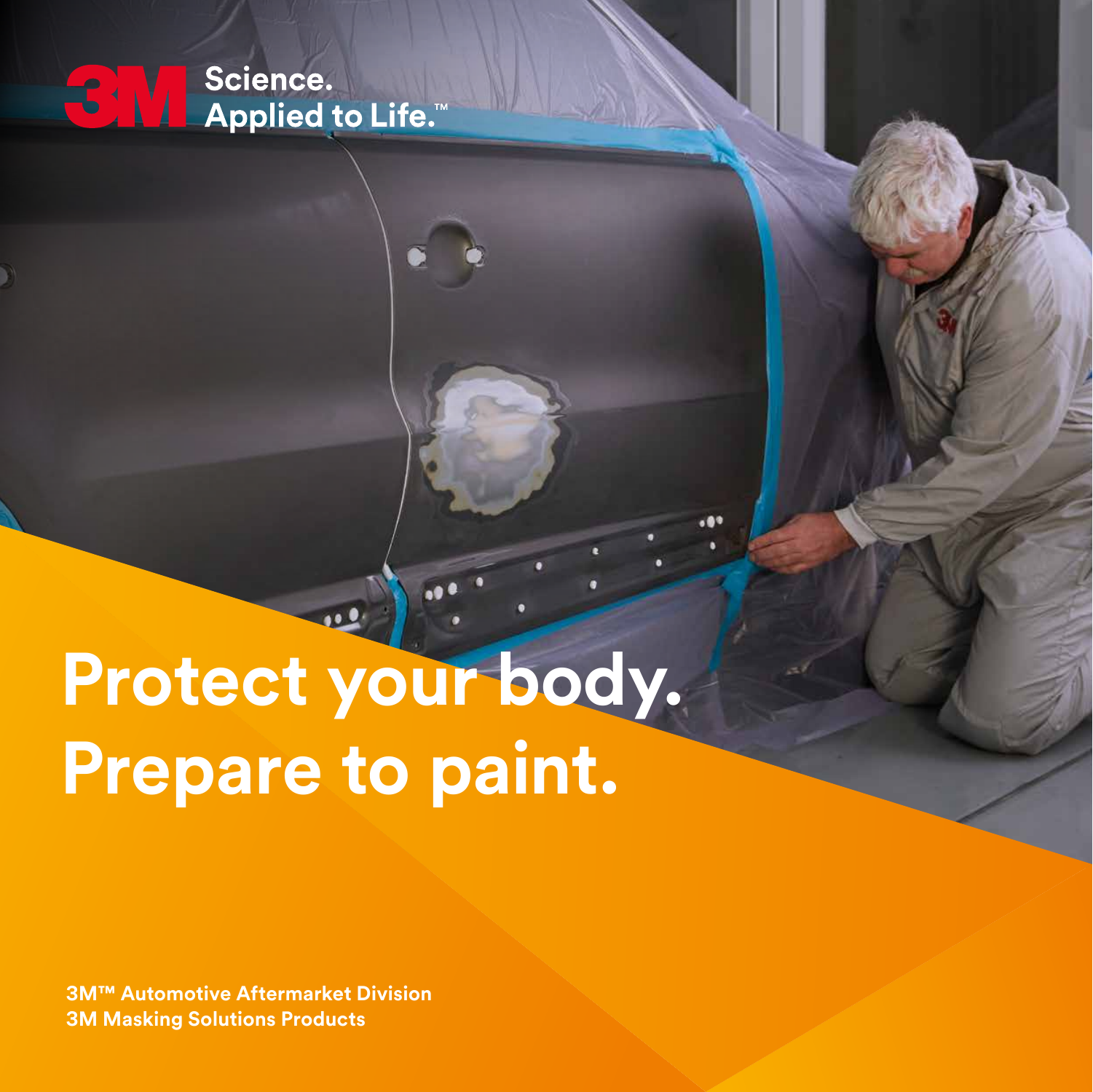## **3M™ Masking Solutions.**

Masking tape is used in all types of applications throughout the repair process. 3M offers a range of products to help increase productivity and improve profitability, by reducing repair process times and eliminating rework costs.

3M is one of the world's largest manufacturers of tapes. Through intensive research and development in laboratories throughout the world, we have created a range of new and innovative products that provide fast and effective solutions for every masking situation. From fine line painting and detailing to general protection, 3M masking systems are able to meet all demands.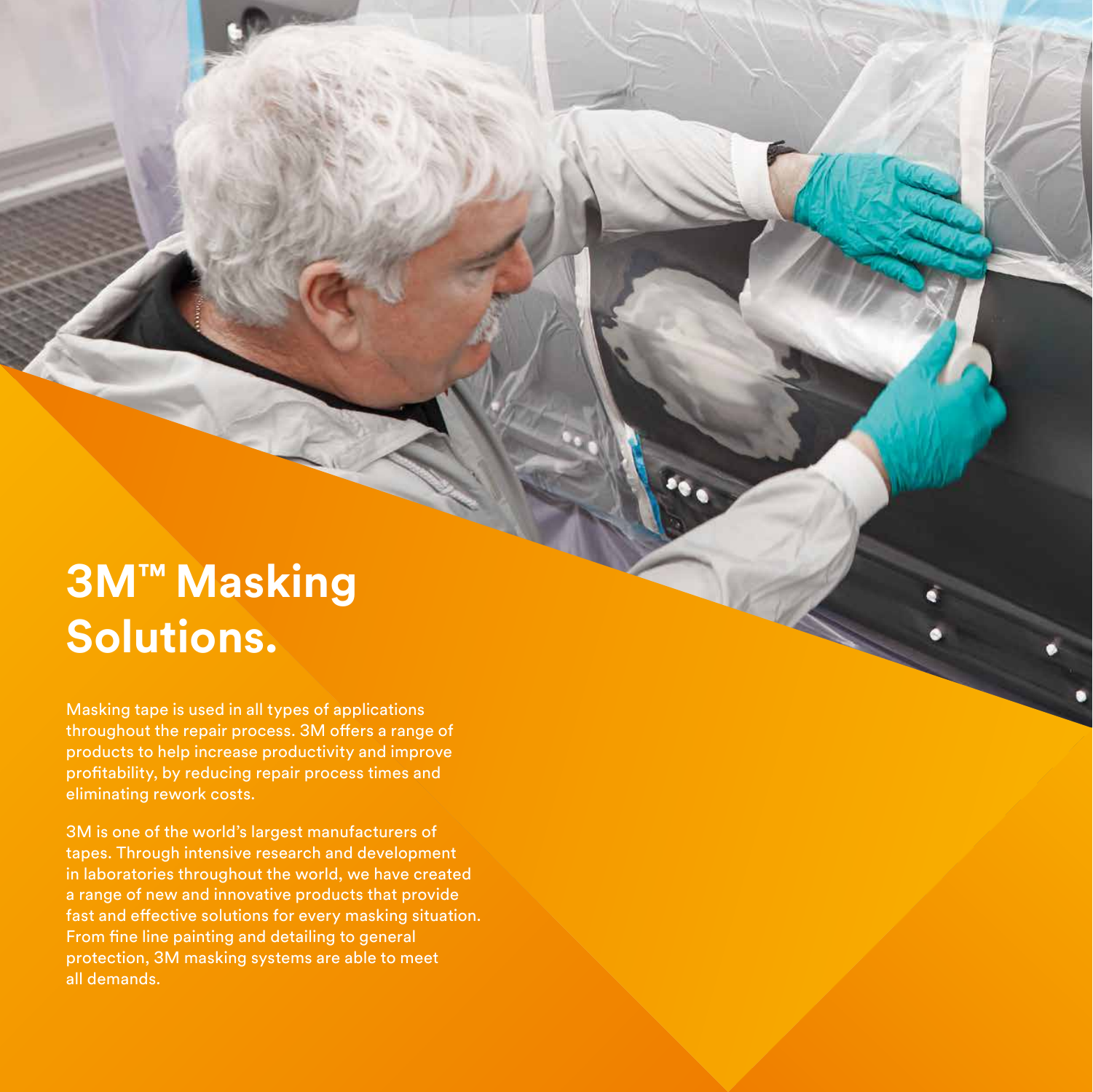### **Aperture masking for smooth blend lines.**

#### **3M Soft Edge Masking Foam Tape**

An effective solution for time-consuming masking of vehicles prior to painting. The tape is used to mask vehicle apertures such as door, bonnet, boot and filler cap. As well as achieving the required 'soft edge', this tape ensures that the interior of the vehicle is kept free of paint and dust.



3M Soft Edge Masking Foam Tape.

**3M Soft Edge Masking Foam Tape PLUS**  utilises a tubular design that will deform to expand or compress to fill a range of aperture sizes. This allows painters to easily mask both wide and narrow openings in one simple step, whilst the offset adhesive bead allows the product to be placed away from the paint edge to optimise the soft edge.



3M Soft Edge Masking Foam Tape PLUS.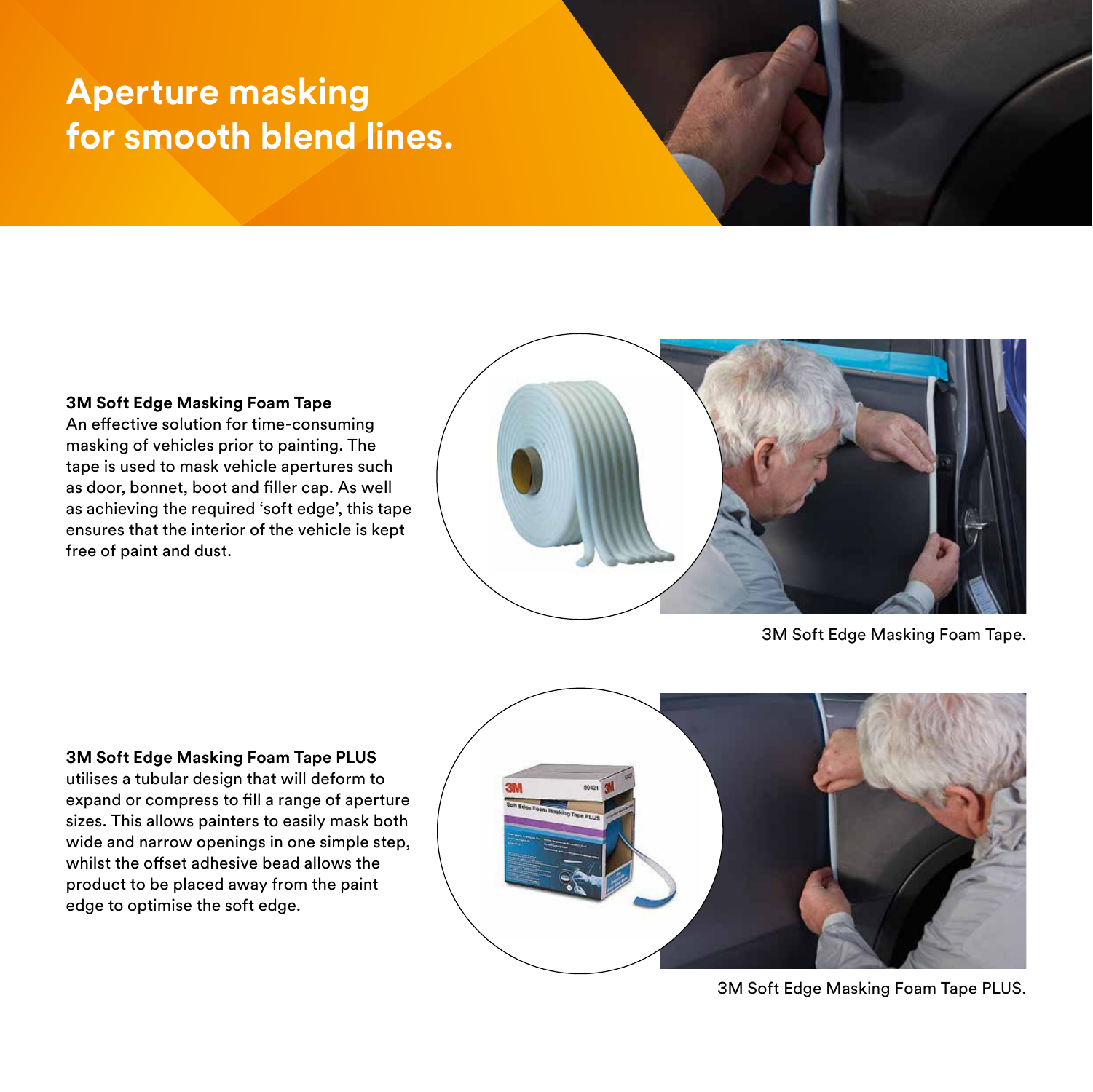### **Accurately masking difficult contours and areas.**

**3M Trim Masking Tape** eliminates visible paint edges and reduces the cost of removing and installing new mouldings and glass. It allows paint coverage under the moulding, saving time and labour on removing paint lines on existing mouldings.



3M Trim Masking Tape.

**3M Trim Lifting Cord eases the problems when** painting up to a rubber moulding such as around a windscreen. A flexible 6mm diameter foam cord is slid under the moulding using a clever applicator tool. Quick to apply, the cord ensures no edge build-up and no visible evidence of repair work, thus eliminating the need to remove the glass. An applicator tool is supplied free with each box.



3M Trim Lifting Cord.

**3M Smooth Transition Tape** is a fast and simple way to create smooth transitions whilst painting base and clear coat finishes. Our tape provides a flawless appearance when masking and painting parts such as door apertures, quarter edge panels and swage lines. It can be used in conjunction with 3M Soft Edge Foam Masking Tape PLUS for primer repairs so it is great for SMART repairs.



3M Smooth Transition Tape.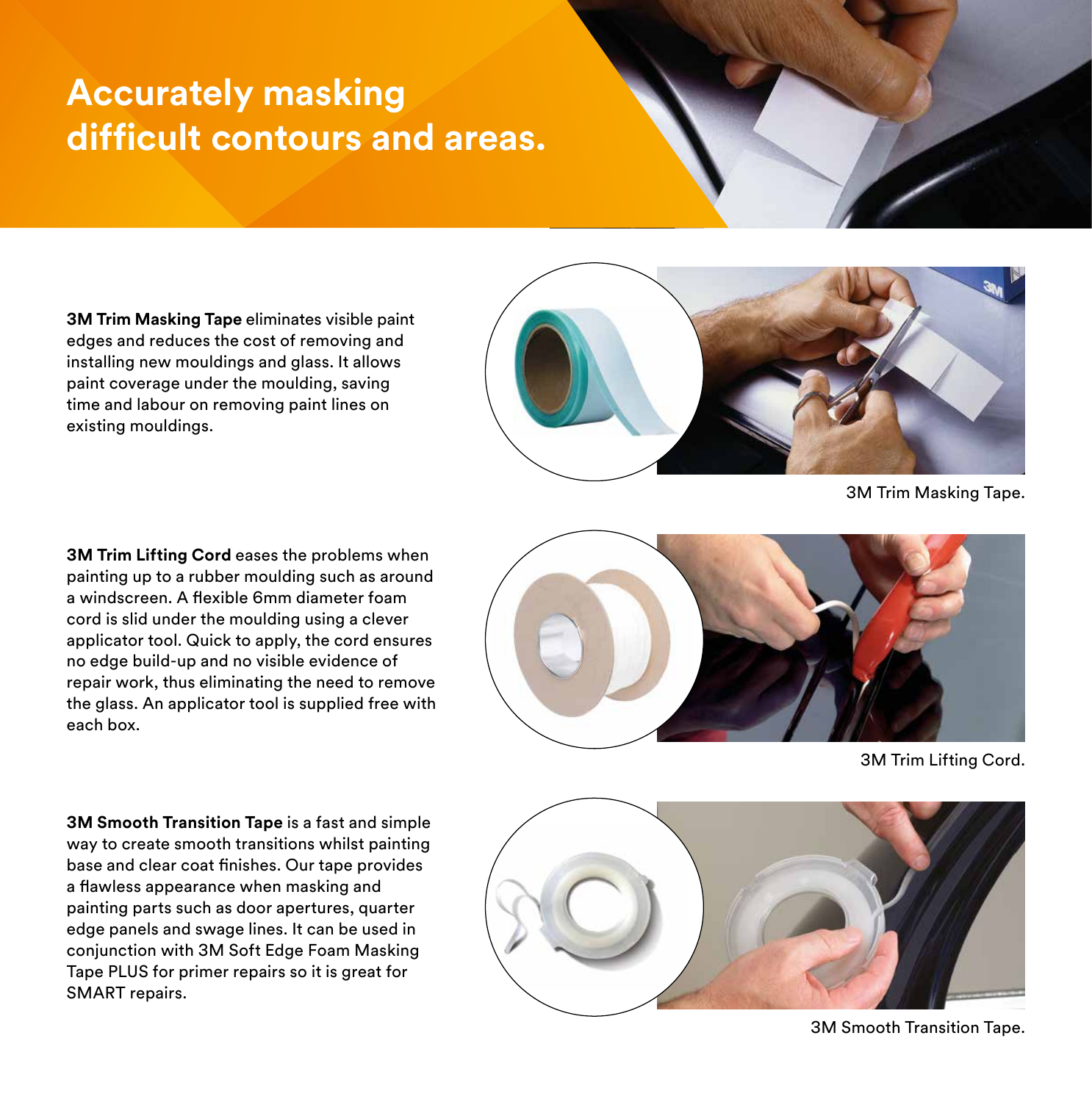### **Premium range prevents rework and saves money on time and materials.**

**3M Purple Premium PLUS Clear Masking Film**  prevents moisture imprinting and ghosting on painted vehicle surfaces. The film is a premium high density plastic sheeting which withstands temperatures of up to 120°C for an hour. Masking tape can easily be removed and repositioned on the film.

**3M Taped Masking Film** is used for localised masking and SMART repairs. Our pre-applied tape makes this film easy to use, and our micro replication technology means that you can tear in clean, straight lines without a blade. It protects against paint spray and prevents paint running off the plastic film.

#### **3M Scotch® High Performance**

**Masking Tape (Blue) 3434** is suitable for a wide variety of applications in auto refinishing. Use in environments up to  $110^{\circ}$ C and in conditions of high water resistance. Our high performance blue crepe paper masking tape has excellent solvent and water resistance properties.

**3M Scotch® Premium Auto Refinish Masking** 

**Tape (Green) 3030** gives you clean paint lines and less build-up. Our green-coloured, smooth creped masking tape is a specially formulated cross-linked rubber/resin adhesive and suits a wide variety of bodyshop applications.



3M Purple Premium PLUS Clear Masking Film.



3M Taped Masking Film.



3M Scotch® Masking Tape.